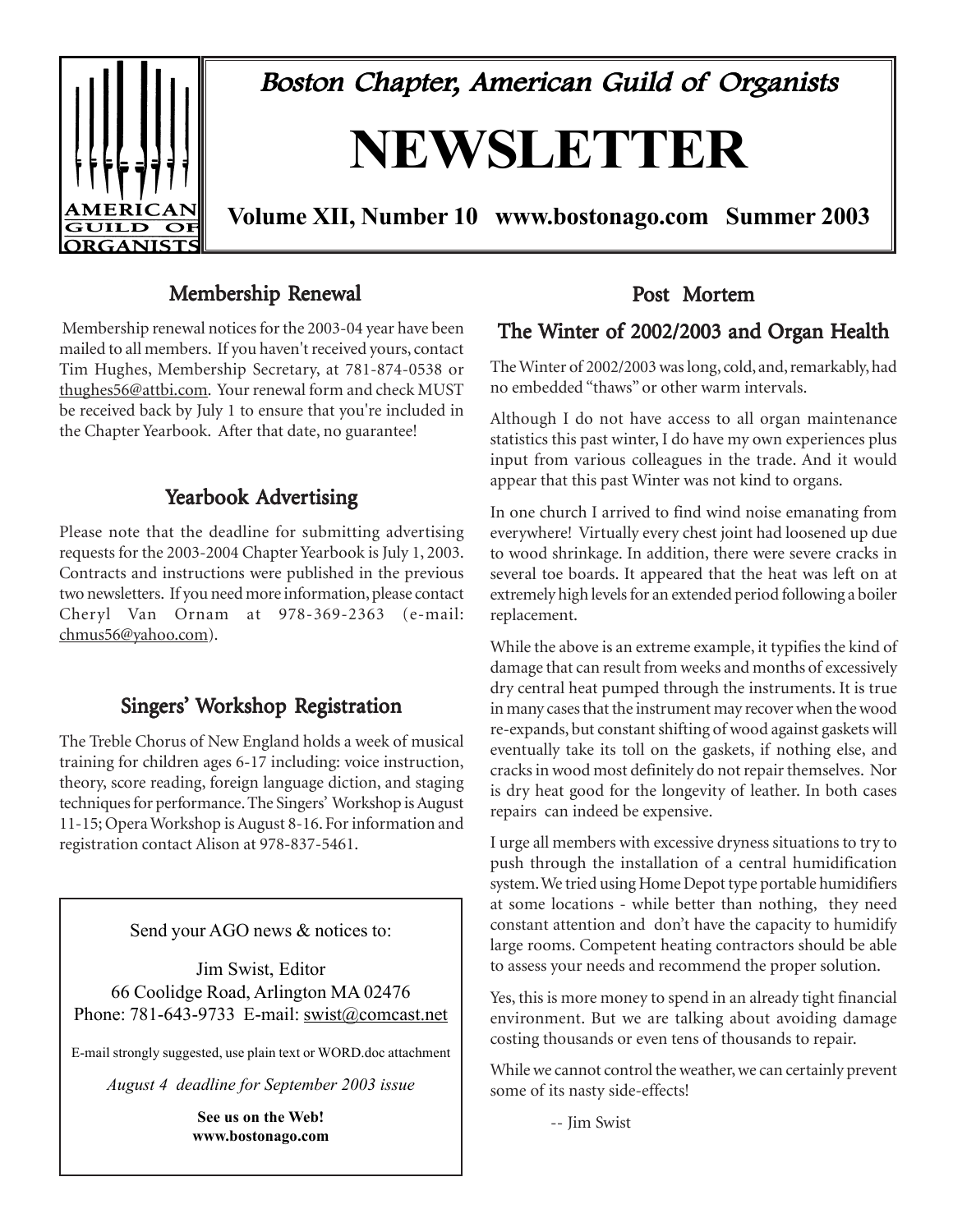#### *Boston Chapter, AGO Officers 2002-2003*

# *Old West Organ Society presents*  **Summer Evening Concert Series 2003**

Tuesday evenings 8pm to 8:45pm

| July 8 Donald Dame                             | N.Scituate, RI |
|------------------------------------------------|----------------|
| July 15 Joseph Butler                          | Fort Worth, TX |
| July 22 Gregory Peterson                       | Newton, MA     |
| July 29 Gail Archer                            | New York, NY   |
| August 5 David Kazimir                         | Gloucester, MA |
| August 12 Helen Ward Mannix                    | Hull, MA       |
| August 19 Mariko Honshuku                      | Watertown, MA  |
| August 26 Jeffrey Mead & Adriana Repetto, sop. | Brighton, MA   |

*Take the Red Line to Charles/MGH 131 Cambridge St. Boston, MA 02114 Handicapped accessible For more information call 617/739-1340* 



# **Correction**

In the article in the May newsletter reviewing the Latry concert, please note that the translation given for "feux follets" is incorrect. It should be "will-othe-wisp."

# **Executive Committee Meetings**

Monday evenings 7-9 pm, Old South Church, Copley Square, Boston in the Guild Room. Executive committee meetings are open to all chapter members.

June 9, 2003

Newsletter of the Boston Chapter, American Guild of Organists Published 10 times a year, September-June. Distributed to members & associates of the Boston Chapter, AGO.

> Mailed at standard mail rates from Boston MA. Boston Chapter/AGO c/o Timothy Hughes, Membership 20 Pleasant St, Medford MA 02155. Copyright © 2003, Boston Chapter, American Guild of Organists

| Dean                       | Laurence Carson<br>617-451-0822                                          |
|----------------------------|--------------------------------------------------------------------------|
| Sub-Dean                   | Margaret Angelini<br>508-881-5439                                        |
| Treasurer                  | Carl Klein<br>781-274-8406                                               |
| <b>Broadcasts</b>          | Martin Steinmetz<br>781-235-9472                                         |
| Chaplain                   | The Rev Thomas J Carroll, S J<br>617-536-8440 x210                       |
| Competitions               | Timothy Zimmerman<br>617-552-6114                                        |
| Examinations               | Glenn Goda<br>617-442-7079                                               |
| Library                    | Joseph Dyer<br>617-527-6403                                              |
| Membership Secretary       | <b>Timothy Hughes</b><br>781-874-0538                                    |
| Membership Committee       | Jane Flummerfelt<br>781-259-9284                                         |
| Newsletter                 | Jim Swist<br>781-643-9733                                                |
| Organ Advisory             | Richard Hill<br>508-238-6081                                             |
| Placement                  | Rose Mary Gabler<br>781-862-6322                                         |
| Professional Concerns      | Gregory Peterson<br>617-425-5146<br>Peter Krasinski<br>617-566-9192      |
| <b>Recording Secretary</b> | Mary Sue Willie<br>978-369-2363                                          |
| Registrar                  | Rose Mary Gabler<br>781-862-6322                                         |
| <b>SPAC</b>                | Martin Steinmetz<br>781-235-9472                                         |
| <b>Substitutes</b>         | Joan Reddy<br>781-862-5898                                               |
| YOI                        | Mary Sue Willie<br>978-369-2363<br><b>Stuart Forster</b><br>617-876-0200 |
| Auditors                   | John Bishop<br>781-862-9004<br>Frederick MacArthur<br>978-921-8170       |
| Region I Councilor         | Lois Toeppner                                                            |

*District Convener* Charles Page

5*08-366-0509 413-737-1411*

# *Executive Committee*

*Eric Bermani, Jane Flummerfelt, Stuart Forster, Charlene Higbe, Robert Humphreville, Richard Hunter, Peter Krasinski, Chalon Murray, Michael S Murray, Gregory Peterson, Murray Somerville, Cheryl Van Ornam, William Wunsch*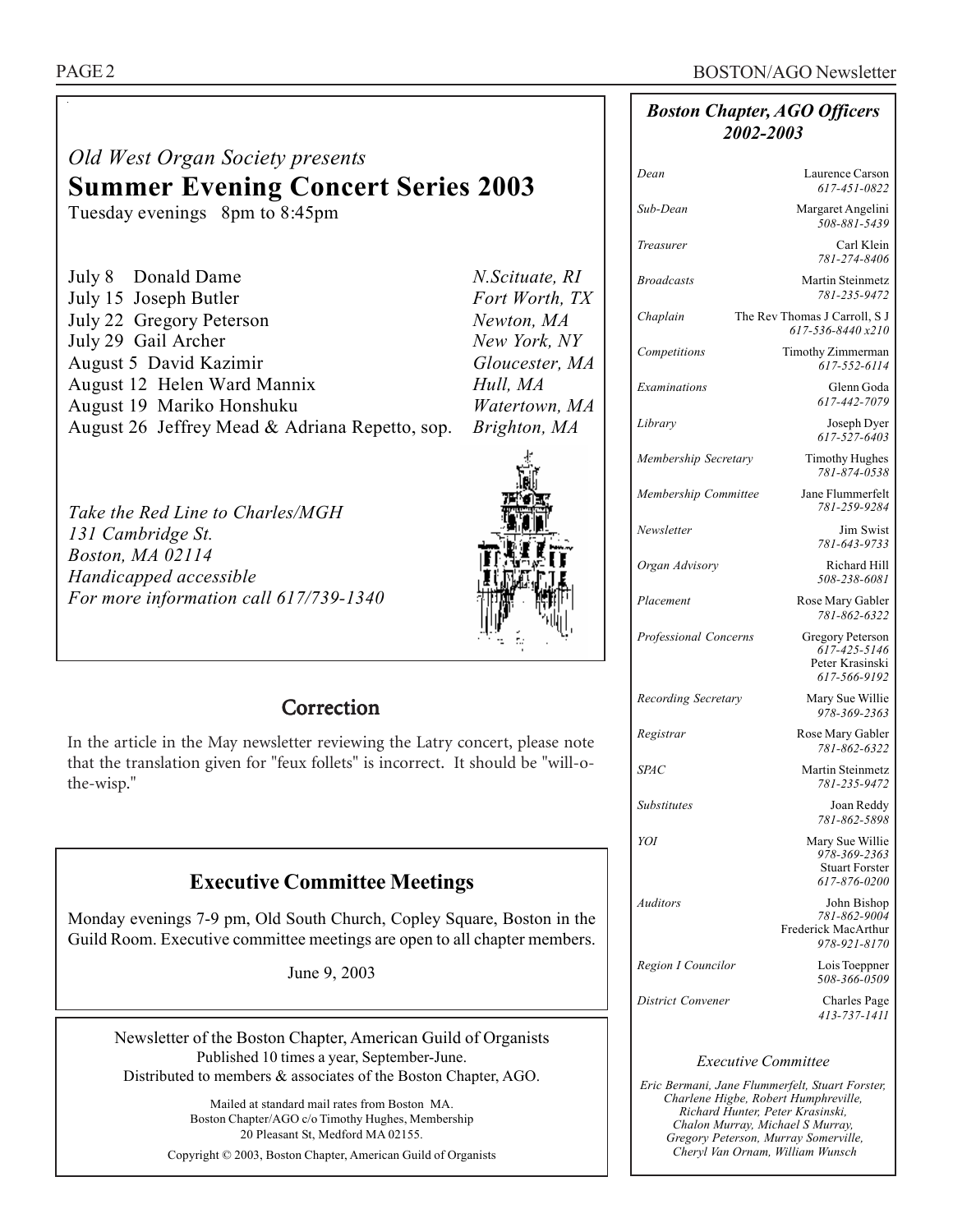| <b>AGO Broadcast Schedule</b>                                         |                                                                                   |  |  |  |
|-----------------------------------------------------------------------|-----------------------------------------------------------------------------------|--|--|--|
| <b>May 2003</b><br><b>WCRB</b> (102.5 FM)<br>Sundays 7:00 am -7:25 am |                                                                                   |  |  |  |
|                                                                       | Martin Steinmetz, Executive Producer and<br><b>Technical Director</b>             |  |  |  |
| June 1                                                                | <b>Brian Jones</b><br>Bach, Vierne, Jongen<br>Allin Congregational Church, Dedham |  |  |  |
| June 8                                                                | David Carrier<br>Sweelinck, Tournemire<br>Wellesley Congregational Church         |  |  |  |
| June 15                                                               | David Higgs<br>Lefebure-Wely, Bach<br>All Saints, Ashmont                         |  |  |  |
| June 22                                                               | Gillian Weir<br>Jongen, Hindemith<br>First Church of Christ, Scientist, Boston    |  |  |  |
| June 29                                                               | David Higgs<br>Sweelinck, Duruflé<br>All Saints, Ashmont                          |  |  |  |
| July 6                                                                | Gillian Weir<br>Reubke<br>First Church of Christ, Scientist, Boston               |  |  |  |
| July 13                                                               | Peter Krasinski<br>Mulet<br>Mission Church, Boston                                |  |  |  |
| July 20                                                               | David Boe<br>Buxtehude, Bach<br>Holy Cross College, Worcester                     |  |  |  |
| July 27                                                               | Peter Krasinski<br>Mulet<br>Mission Church, Boston                                |  |  |  |
| August 3                                                              | David Boe<br>Krebs, Bach<br>Holy Cross College, Worcester                         |  |  |  |

| August 10 | Peter Krasinski<br>Bach, Improvisation<br>Mission Church, Boston       |
|-----------|------------------------------------------------------------------------|
| August 17 | <b>Stuart Forster</b><br>Elgar, Whitlock<br>St. Paul Cathedral, Boston |
| August 24 | Peter Kranefoed<br>Buxtehude, Bach<br>Holy Cross College, Worcester    |
| August 31 | Dong-ill Shin<br>Buxtehude, Vierne<br>Mission Church, Boston           |

# Interim Organist/Choral Director Wanted

Will consider one combined or two separate positions.

Organist will

| Select and play music for weekly Sunday              |
|------------------------------------------------------|
| morning services including prelude, postlude, hymns, |
| responses, and choral accompaniments.                |

- Arrange routine organ/piano tuning and maintenance.
- Rehearse with soloists/choir as necessary.
- Play for Christmas Eve service.
- Submit program materials for bulletin and newsletter.

#### Choral Conductor will

- Coordinate/oversee choir personnel.
- Select choral music for Sunday services.
- Rehearse choir weekly.
- Direct choir during Sunday services and Christmas Eve.<br>• Provide opportunities for Singing Society to sing during • Provide opportunities for Singing Society to sing during
- services.
- Submit payroll for paid singers and distribute checks.

Please send resume by June 10 to Rosemary Kean, c/o First & Second Church, 66 Marlborough St, Boston, MA 02116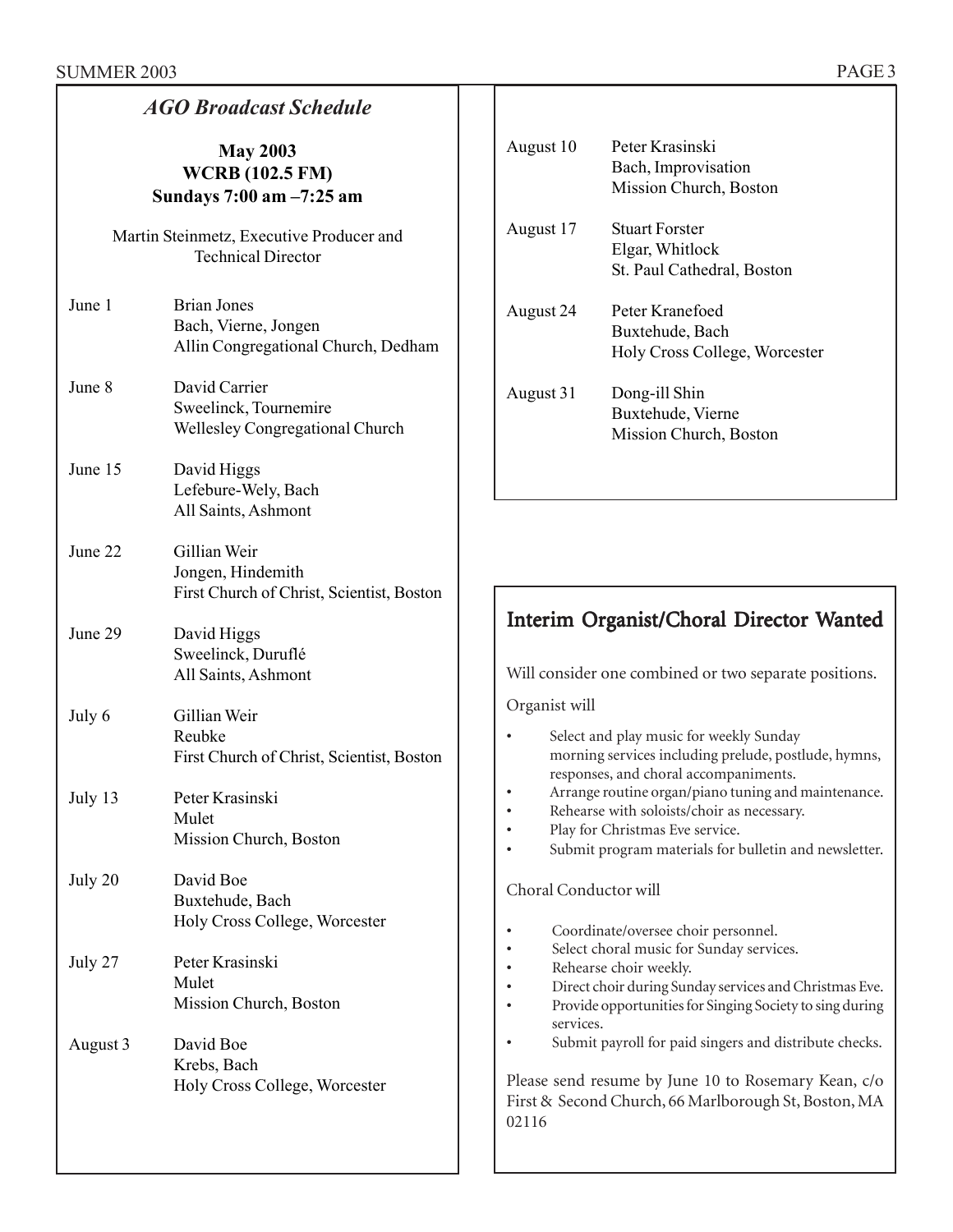# **BOSTON/AGO CONCERT CALENDAR**

#### Sunday, June 1

#### 4:00 pm

Peter Krasinski, organ: Easter/ Pentecost Program and Improv. St Cecilia Church, 18 Belvidere St, Boston. 617-536-4548 \$10/5 Donation **b** 

#### 4:00 pm

Dong-ill Shin, organ. First Baptist Church in Newton, 848 Beacon St, Newton Centre MA. 617-244-2997 \$10/8 6

#### 5:00 pm

National Spiritual Ensemble, Acton Congregational Church, Route 27, Acton Center MA. 978-263-2728 Free 因

#### 5:00 pm

Stuart Forster, organ: HymnSing request/sponsor hymns; ice cream. Christ Church, Zero Garden St, Cambridge. 617-876-0200 ext 15  $$10$  fam/\$5 indiv donation  $\Box$ 

#### 6:00 pm

Choir of Christ Church (McKinley, *org & dir*): Choral Evensong. Christ Church of Hamilton & Wenham. 149 Asbury St, Hamilton MA. 978-468-4461

#### 7:00 pm

Convivium Musicum (Metcalfe, *dir*): Music of the Protestant Renaissance: Le Jeune, Sweelinck, others. St Paul's Episcopal Church, 15 St Paul St, Brookline MA. 617-623-0656 \$15/8

#### 8:00 pm

Music for voice, harpsichord, flutes, gamba, classical guitar (Radford, *dir*). First Church in Belmont, UU, 404 Concord Ave, Belmont MA. 617-484-1054 Offering

#### Monday, June 2 7:30 pm

Seraphim Singers (Lester, *dir*): Evening Prayer: Bach, Ramsay; Première of Michael Burgo *Song of the Seraphim*. St Ignatius Church, Boston College, 28 Comm Ave, Chestnut Hill MA. 617-552-6108 Offering  $\boxed{6}$ 

Tuesday, June 3 12:15 pm

Stephen Marc Beaudoin, tenor; David Wade, guitar: Dowland, Argento, Wheeler. King's Chapel, Tremont & School Sts, Boston. 617-227-2155 \$2 Donation **b** 

#### Wednesday, June 4

#### 8:00 pm

Daniel Lamoureux, organ. Methuen Memorial Music Hall, Route 28, Methuen MA. 978-685-0693 \$7/2  $\boxed{6}$ 

#### Friday, June 6

12:00 noon

Carla Chrisfield, soprano; William Merrill, piano: Haydn, Debussy, Satie, Brahms. First Parish, UU, Harrington Rd & Mass Ave, Lexington MA. 781-862-6365 Offering h

#### 12:15 pm

Iain Quinn, organ. Trinity Church, Copley Sq, Boston. 617-536-0944 \$3 6

#### Saturday, June 7 8:00 pm

Vox Lucens: Sacred, secular Lassus. Church of St John the Evangelist, 33 Bowdoin St, Boston. 617-666-4686 \$12/8

#### Sunday, June 8

#### 1:30 pm

West Gallery Music Workshop (Randall, *leader*). St Mary's Church, 285 Concord St, Newton Lower Falls MA. 978-373-5852 Donation

#### 4:00 pm

Choir of Men & Boys (Bruns, *dir*): Solemn Evensong & Benediction. Parish of All Saints - Ashmont, 209 Ashmont St, Dorchester MA. 617-436-3520

#### 5:00 pm

Trinity Parish Choir (Barney, *dir*): Youth Choral Evensong. Trinity Episcopal Church, 81 Elm St, Concord MA. 978-369-3715 Offering

#### 5:00 pm

Voices Rising: Andrea Rash, soprano; Noa Zechoval, mezzosoprano; Karen Burciaga, vielle; Jaya Lakshminarayanan, harp: Vocal & instrumental music from medieval Germany. Chapel of the First & Second Church, 66 Marlborough St, Boston. 617-267-6730 \$5 Donation

#### Tuesday, June 10 12:15 pm

Michela Macfarlane, Jayne Tankersley, soprano; Lucas Harris, chitarrone, baroque guitar; Miranda Loud, harpsichord: Monteverdi, Sances, Strozzi, Gregori, others. King's Chapel, Tremont & School Sts, Boston. 617-227-2155 \$2Donation <a>

#### 5:30 pm

The American Boychoir, Alumni Men's Choir, period instruments ensemble (Metallo, *dir*): Schütz, Buxtehude, others. St Cecilia Church, 18 Belvidere St, Boston. 617-247-4248 \$18-25/10

# Wednesday, June 11

#### 12:15 pm

Phillips Consort of Viols; Andrei Caracoti, countertenor: Ponce, Bermudo, Verdelot, Arcadelt, Gastoldi, Antegnati, Mainero, others. St Paul's Cathedral, 138 Tremont St, Boston. 978-263-9926 \$10/5  $EMA, BEMF$  pass  $\boxed{6}$ 

#### 5:30 pm

Boston Boy Choir, St Paul Men's Schola (Dunn, *dir*); Concordia Consort & Phillips Consort of Viols: Schütz, Aichinger, Monteverdi, Gabrielli, Scheidt, Antegnati. St Cecilia Church, 18 Belvidere St, Boston. 617-247-4248 \$18-25/10

#### 7:30 pm

KAIROS Vocal Ensemble: Hollander, Kodaly, Porpora, Ravanello. Champagne reception. The Meetinghouse, Andover Newton Theological Society, Newton Centre MA. 978-879-0495 \$15/5 因

#### Thursday, June 12 12:15 pm

Avi Stein, organ. King's Chapel, Tremont & School Sts, Boston. 617-227-2155 \$2 Donation **b** 

#### 1:00 pm

Liber unUsualis: Melanie Germond, soprano; Carolann Buff, mezzosoprano; William Hudson, tenor: Music of 13th & 14th cent. England. St Paul's Cathedral, 131 Tremont St, Boston. 617-320-1937 \$12/10  $BEMF$ , EMA pass  $\Box$ 

### Friday, June 13

#### 9:00 am

BEMF North German Organ Festival Session I: Edoardo Bellotti, Hans Davidsson, William Porter, organ: Sweelinck, Scheidemann, Praetorius, Steffens. First Lutheran Church, 299 Berkeley St, Boston. 617-247-1408 \$20 session/\$50 day

#### 11:30 am

BEMF North German Organ Festival Session II: Edoardo Bellotti, Hans Davidsson, William Porter, organ: Weckmann, Reinken, Buxtehude. First Lutheran Church, 299 Berkeley St, Boston. 617-247-1408 \$20 session/\$50 day

#### 12:00 noon

Esprit de Cor: Ensemble of Multiple French Horns: Wagner, Berlioz, others. First Parish, UU, Harrington Rd & Mass Ave, Lexington MA. 781-862-6365 Offering h

#### 12:15 pm

Takae Ohnishi, harpsichord. King's Chapel, Tremont & School Sts, Boston. 617-227-2155 \$2 Donation **b** 

#### 12:15 pm

Maxine Thevenot, organ. Trinity Church, Copley Sq, Boston. 617-536-0944 \$3 | 4

#### 2:00 pm

BEMF North German Organ Festival Session III: Edoardo Bellotti, Hans Davidsson, William Porter, organ: Buxtehude, Bruhns, Böhm, Lübeck.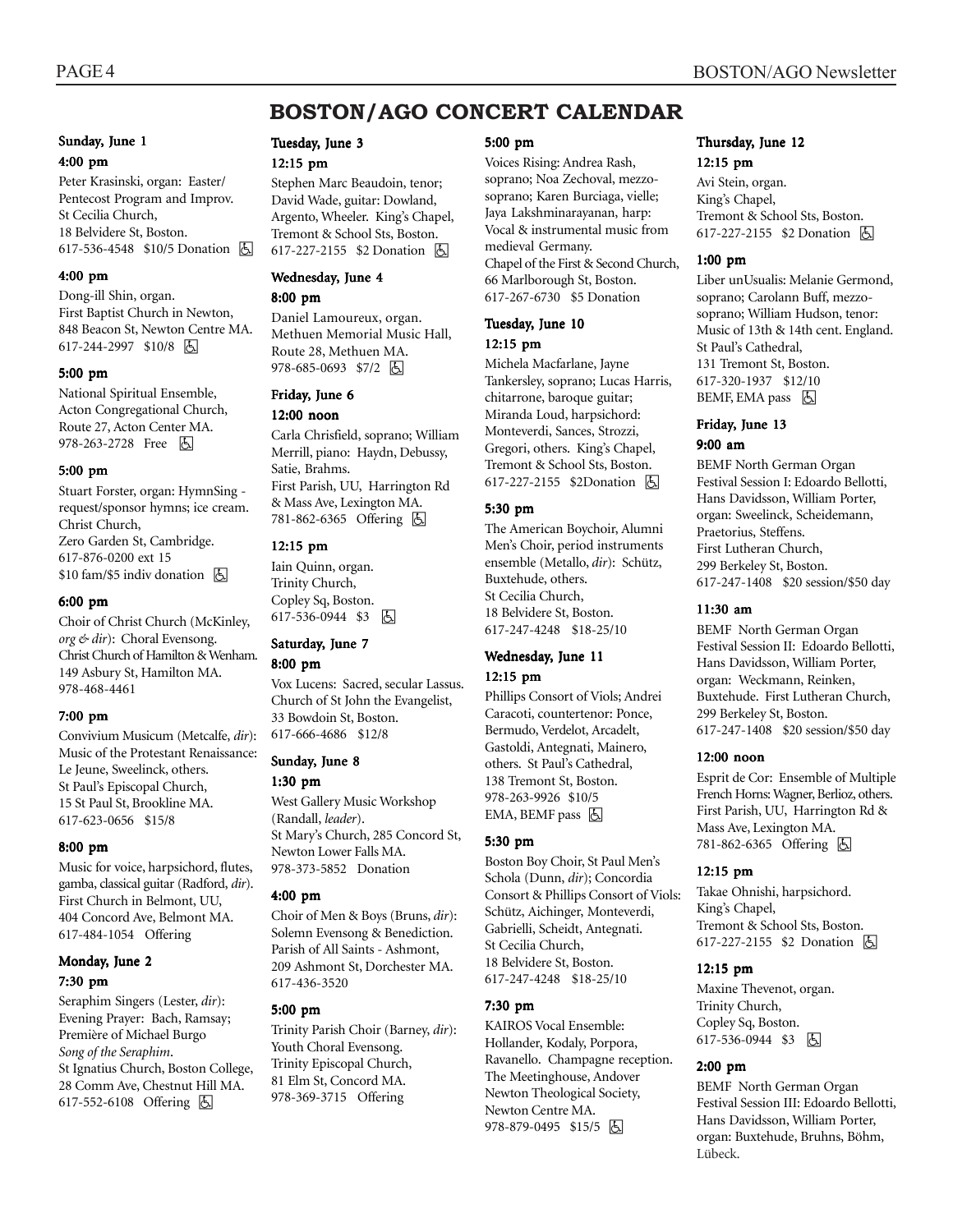#### SUMMER 2003 PAGE 5

First Lutheran Church, 299 Berkeley St, Boston. 617-247-1408 \$20 session/\$50 day

#### 3:00 pm

Musica Sacra: Before Bach: Scheidt, Schein, Schütz, Hammerschmidt, JC Bach. Church of the Advent, 30 Brimmer St, Boston. 617-349-3400 \$7/5 &

#### 3:00 pm

Whitefield Trio of Ensemble Soleil: Moravian archival music: Jaeschke, Dencke, Freydt, Jahn, Antes, others. Chapel of First and Second Church, 66 Marlboro St, Boston. 617-965-3380 \$5

#### 8:00 pm

BEMF Tölzer Knabenchor (Schmidt-Gaden, *dir*); Concert Palatino: Motets from Schütz *Geistliche Chormusik*, 1648. NEC's Jordan Hall, 30 Gainsborough St, Boston. 617-2247-1408 \$19-45

#### Saturday, June 14 8:00 pm

Vox Lucens: Sacred, secular Lassus. Church of the Good Shepherd, 164 Newton Rd, Acton MA. 617-666-4686 \$12/8

#### 8:00 pm

The Tallis Scholars (Phillips, *dir*): Josquin's influence on the Germanspeaking world: Senfl, Isaac, Desprez.

NEC's Jordan Hall, 30 Gainsborough St, Boston. 617-247-1408 \$19-45

# Tuesday, June 17

#### 12:15 pm

Lino Tanaka, violin. King's Chapel, Tremont & School Sts, Boston. 617-227-2155 \$2 Donation 因

#### 7:30 pm

Ray Cornils, organ. Merrill Auditorium at City Hall, 398 Congress St, Portland ME. 297-883-9525 \$10 Donation <a>

# Thursday, June 19

#### 6:30 pm

Choir of the Advent (Ho, *dir*): Solemn Mass with Corpus Christi Procession: Byrd, Villette, de Manchicourt. Church of the Advent, 30 Brimmer St, Boston. 617-523-2377 Offering **A** 

#### Friday, June 20

#### 12:00 noon

Peter Krasinski, organ: Bach, Wachner, Improvisation. First Parish, UU, Harrington Rd & Mass Ave, Lexington MA. 781-862-6365 Offering  $\boxed{6}$ 

#### Sunday, June 22 7:30 pm

Jeeyoon Choi, organ: Bach, de Grigny, Reger, Leighton, Messiaen. Marsh Chapel, Boston University, 734 Comm Ave, Boston. 617-964-0939 Free

# **NEXT DEADLINE:**

#### **August 1 for September 2003 issue**

Please send all news and notes to:

Jim Swist, 66 Coolidge Rd, Arlington MA 02476 Send via e-mail to swist@comcast.net

Calendar notices must be submitted either by e-mail or IN WRITING to the above address (please no phone calls). Please include the day, date, time, a brief description of your program and location with address. Indicate if your event is free or requires a donation or admission charge; provide a phone number for the public to call for further information. Indicate if the facility is handicap-accessible.

### **Listings Due Issue Date Calendar Period\*** August 1 September 2003 Sept 1 - Oct 31

\*depending on space available!

#### Tuesday, June 24 12:15 pm

Kara Ciezki, recorder; Heinrich Christensen, organ. King's Chapel, Tremont & School Sts, Boston. 617-227-2155 \$2 Donation h

#### 7:30 pm

Cameron Carpenter, organ. Merrill Auditorium at City Hall, 398 Congress St, Portland ME. 297-883-9525 \$10 Donation **b** 

#### Thursday, June 26 7:30 pm

Barry Baker, organ: Pops Series. Merrill Auditorium at City Hall, 398 Congress St, Portland ME. 297-883-9525 \$10 Donation **b** 

# Friday, June 27

#### 12:00 noon

Duo Con Anima: Fern Abrams & Joan Garniss, duo-piano: Rachmininoff, Barber, Della Joio. First Parish, UU, Harrington Rd & Mass Ave, Lexington MA. 781-862-6365 Offering h

#### Sunday, June 29 2:30 pm

Heinrich Christensen, organ: Bach, Schumann, Eben, Ives. King's Chapel, Tremont & School Sts, Boston. 617-227-2155 \$2 | 4

#### Tuesday, July 1

#### 12:15 pm

Alexey Shabalin, violin; Elena Kishkovich, organ: Rheinberger. King's Chapel, Tremont & School Sts, Boston. 617-227-2155 \$2 Donation 因

#### 7:30 pm

Bradley Welch, organ. Merrill Auditorium at City Hall, 398 Congress St, Portland ME. 297-883-9525 \$10 Donation **b** 

#### Wednesday, July 2 7:00 pm

Columbia's Musick: Music for the Fourth of July. King's Chapel, Tremont & School Sts, Boston. 617-227-2155 \$5/under 12 free h

#### Friday, July 4 12:00 noon

Boston AGO, Young Organists Initiative: Junior high & high school organists.

First Parish, UU, Harrington Rd & Mass Ave, Lexington MA. 781-862-6365 Offering **b** 

#### Tuesday, July 8

#### 12:15 pm

7th annual Boston Ago Young Organists Initiative Showcase Recital. King's Chapel, Tremont & School Sts, Boston. 617-227-2155 \$2 | 4

#### 7:00 pm

Fettes College, Edinburgh, UK Chapel Choir (Goodenough, *dir*; Costin, *org*): Tallis, Byrd, Elgar, Wood, Brewer. Church of the Advent, 30 Brimmer St, Boston. Offering  $\boxed{6}$ 

#### 7:30 pm

Felix Hell, organ. Merrill Auditorium at City Hall, 398 Congress St, Portland ME. 297-883-9525 \$10 Donation **b** 

#### 8:00 pm

Donald Dame, organ. Old West Church, 131 Cambridge St, Boston. 617-739-1340 Offering h

#### Wednesday, July 9

#### 5:15 pm

Fettes College, Edinburgh, UK Chapel Choir (Goodenough, *dir*; Costin, *org*): Choral Evensong: Lloyd, Wood. St. Paul's Episcopal Cathedral, Tremont St, Boston. **固** 

#### Friday, July 11 12:00 noon

Boston Pipers, bamboo pipes: Vaughn Williams, others. First Parish, UU, Harrington Rd & Mass Ave, Lexington MA. 781-862-6365 Offering **b** 

#### Sunday, July 13 4:00 pm

Community Chorus, Hand Bell Choir (Krewson, *dir*); Ginny Allen, violin: Rose Sunday Concert. First Congregational Church, 62 Centre St, Nantucket MA. Offering  $\boxtimes$ 

#### Tuesday, July 15 12:15 pm

A-No-Ne Trio. King's Chapel, Tremont & School Sts, Boston. 617-227-2155 \$2 Donation <a>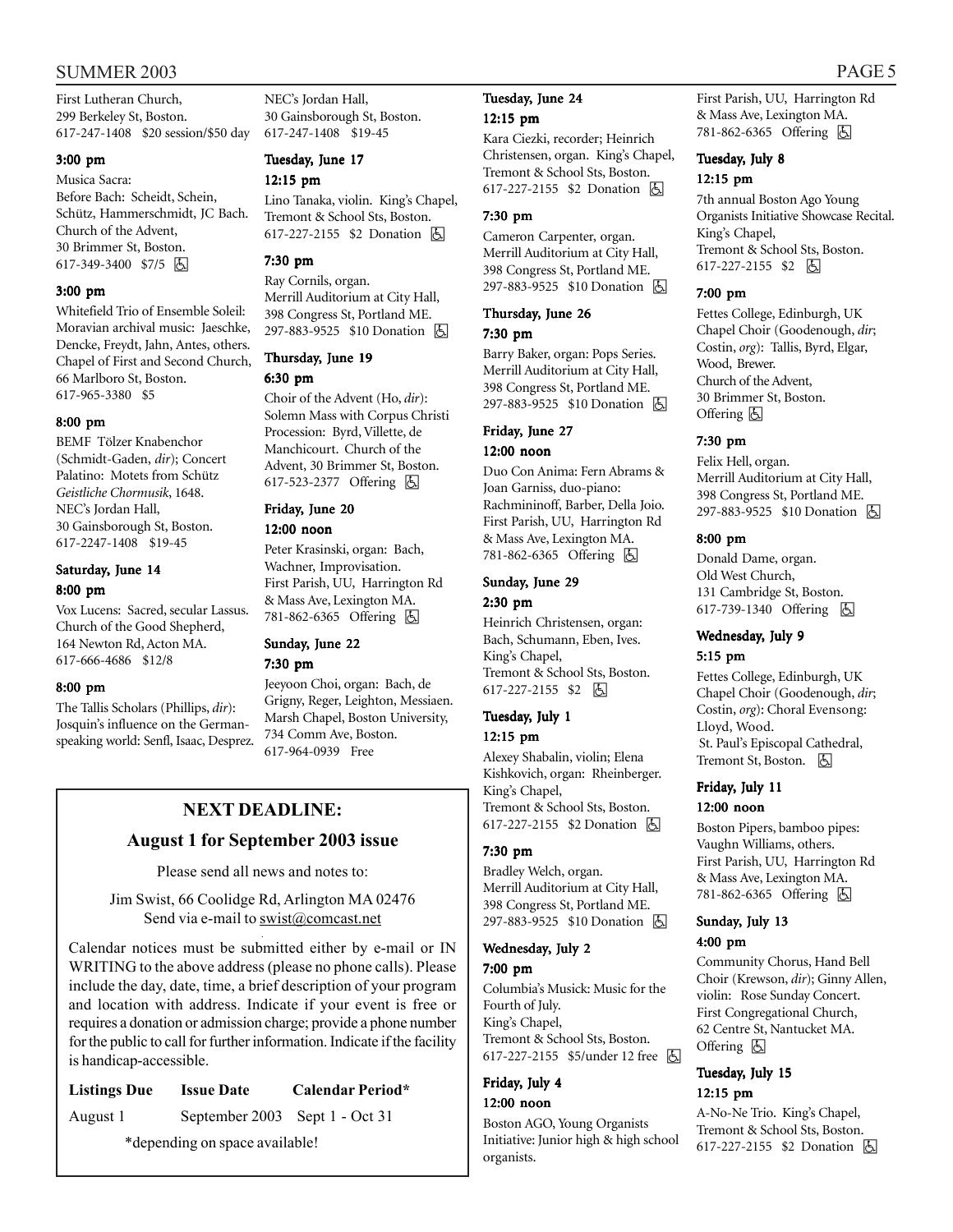#### 297-883-9525 \$10 Donation <a>

#### 7:30 pm

Frederick Swann, organ. Merrill Auditorium at City Hall, 398 Congress St, Portland ME. 297-883-9525 \$10 Donation **b** 

#### 8:00 pm

Joseph Butler, organ. Old West Church, 131 Cambridge St, Boston. 617-739-1340 Offering **囚** 

#### Friday, July 18 12:00 noon

Carolyn Kingston, soprano; Diana Cole, mezzo-soprano; Thomas Stumpf, piano. Songs & duets from Purcell to Sondheim. First Parish, UU, Harrington Rd & Mass Ave, Lexington MA. 781-862-6365 Offering h

#### Tuesday, July 22 12:15 pm

Mary Sears, soprano; Heinrich Christensen, organ. King's Chapel, Tremont & School Sts, Boston. 617-227-2155 \$2 Donation **b** 

#### 8:00 pm

Gregory Peterson, organ. Old West Church, 131 Cambridge St, Boston. 617-739-1340 Offering **b** 

#### Friday, July 25 12:00 noon

Paella Brass Quintet: Baroque to Modern: Vivaldi, Widor, Gershwin. First Parish, UU, Harrington Rd & Mass Ave, Lexington MA. 781-862-6365 Offering **b** 

# Tuesday, July 29

#### 12:15 pm

Ian Watson, organ. King's Chapel, Tremont & School Sts, Boston. 617-227-2155 \$2 Donation h

#### 8:00 pm

Gail Archer, organ. Old West Church, 131 Cambridge St, Boston. 617-739-1340 Offering **A** 

#### Thursday, July, 31 7:30 pm

Dan Bellomy, organ: Pops Series. Merrill Auditorium at City Hall, 398 Congress St, Portland ME.

#### Friday, August 1

#### 12:00 noon

Lee Ridgway, organ. The Bach Boys: JC, JM, JB, JS, CPE. First Parish, UU, Harrington Rd & Mass Ave, Lexington MA. 781-862-6365 Offering  $\boxed{6}$ 

#### Tuesday, August 5

#### 12:15 pm

Winnie Dahlgren, marimba. King's Chapel, Tremont & School Sts, Boston. 617-227-2155 \$2 Donation **b** 

#### 7:30 pm

John Weaver, organ. Merrill Auditorium at City Hall, 398 Congress St, Portland ME. 297-883-9525 \$10 Donation **b** 

#### 8:00 pm

David Kazimir, organ. Old West Church, 131 Cambridge St, Boston. 617-739-1340 Offering **A** 

#### Friday, August 8

#### 12:00 noon

Ben Sears, baritone; Bradford Conner, piano: Easy to Remember - Ben & Brad sing Bing. First Parish, UU, Harrington Rd & Mass Ave, Lexington MA. 781-862-6365 Offering **b** 

#### Tuesday, August 12 12:15 pm

Bobby Zhang, yanquin; Yun Zhang, pipa: Chinese traditional music. King's Chapel, Tremont & School Sts, Boston. 617-227-2155 \$2 Donation  $\boxed{6}$ 

#### 7:30 pm

Roger Sayer, organ. Merrill Auditorium at City Hall, 398 Congress St, Portland ME. 297-883-9525 \$10 Donation **b** 

#### 8:00 pm

Helen Ward Mannix, organ. Old West Church, 131 Cambridge St, Boston. 617-739-1340 Offering h

#### Friday, August 15

#### 12:00 noon

Paul Carlson & Ken Seitz, duopiano: Amy Beach Piano Concerto. First Parish, UU, Harrington Rd & Mass Ave, Lexington MA.

#### Tuesday, August 19 12:15 pm

781-862-6365 Offering h

Phillips Consort of Viols. King's Chapel, Tremont & School Sts, Boston. 617-227-2155 \$2 | 5

#### 7:30 pm

Joyce Jones, organ. Merrill Auditorium at City Hall, 398 Congress St, Portland ME. 297-883-9525 \$10 Donation **b** 

#### 8:00 pm

Mariko Honshuku, organ. Old West Church, 131 Cambridge St, Boston. 617-739-1340 Offering h

#### Thursday, August 21 7:30 pm

Scott Foppiano, organ: Pops Series. Merrill Auditorium at City Hall, 398 Congress St, Portland ME. 297-883-9525 \$10 Donation **b** 

#### Friday, August 22 12:00 noon

Kenje Ogata, soprano and friends. Vocal & Instrumental Chamber Music. First Parish, UU, Harrington Rd & Mass Ave, Lexington MA. 781-862-6365 Offering h

#### Tuesday, August 26 12:15 pm

Gail Archer, organ. King's Chapel, Tremont & School Sts, Boston. 617-227-2155 \$2 | 6

#### 7:30 pm

Thomas Heywood, organ. Merrill Auditorium at City Hall, 398 Congress St, Portland ME. 297-883-9525 \$10 Donation **b** 

#### 8:00 pm

Jeffrey Mead, organ; Adrianna Repetto, soprano. Old West Church, 131 Cambridge St, Boston. 617-739-1340 Offering **b** 

#### Friday, August 29

#### 12:00 noon

Windhammer Chamber Players: Telemann, Beethoven, Poulenc, Ibert.

First Parish, UU, Harrington Rd & Mass Ave, Lexington MA. 781-862-6365 Offering **b** 

#### Tuesday, September 2 12:15 pm

Susan Forrester, mezzo-soprano; Peter Watchorn, organ/harpsichord. King's Chapel, Tremont & School Sts, Boston. 617-227-2155 \$2 Donation **b** 

#### Thursday, September 4

#### 7:30 pm

Rob Richards, organ: Pops Series. Merrill Auditorium at City Hall, 398 Congress St, Portland ME. 297-883-9525 \$10 Donation **A** 

# Friday, September 5

#### 12:00 noon

Epp Sonin, soprano; Kamala Soparkar, alto; Paul Carlson, keyboard: Pergolesi *Stabat Mater.* First Parish, UU, Harrington Rd & Mass Ave, Lexington MA. 781-862-6365 Offering **b** 

#### Friday, September 12 12:00 noon

Mary Neumann, flute; Caroline Lindecke, piano: Claude Bolling Suite for Flute and Jazz Piano. First Parish, UU, Harrington Rd & Mass Ave, Lexington MA. 781-862-6365 Offering **b** 

#### Friday, September 19 12:00 noon

Shaylor Lindsay, piano; Lynn Torgove, mezzo-soprano: French songs, Schubert, solo piano. First Parish, UU, Harrington Rd & Mass Ave, Lexington MA. 781-862-6365 Offering **b** 

#### Friday, September 26 12:00 noon

Graycliff Trio: Brahms C Major Trio. First Parish, UU, Harrington Rd & Mass Ave, Lexington MA.

# See You in September!

The Newsletter is on vacation July & August.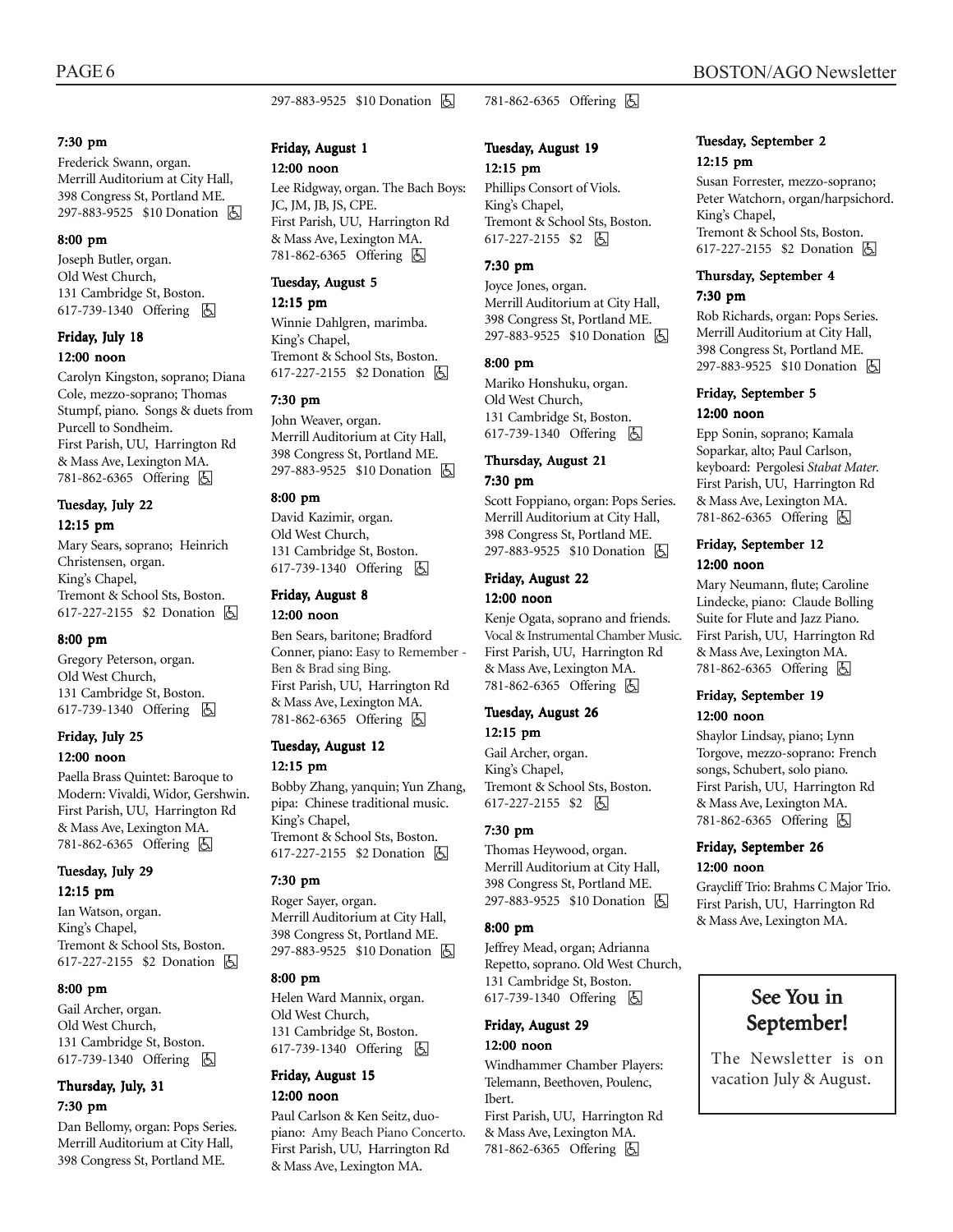#### SUMMER SUBSTITUTE LIST 2003

#### Denomination code (ALL or P=Protestant, RC=Roman Catholic, E=Episcopal, L=Lutheran, T=Temple, CS=Christian Science) Name **Phone** City/State Den. Comments **Available Sunday?** BUDWEY, STEPHANIE 508-245-2758 Malden ALL BA Wellesley CollegeMSM -student, BU no BRIGGS, AUDREY 617-244-4161 Newton P,E,L,CS \$150 min 30 min yes BREUNE, JANNA 617-983-1421 Jam. PlainP yes CHOI, JEEYOON 617-964-0939 Newton ALL yes CLARK, DESPINA 603-743-6660 New Hamp ALL NEC, Bos, Cons, MTNA yes CLARK, RICHARD 617-983-2034 Jam. Plain ALL (Spec. in RC) M in organ perf no no COVELL, WENDY 617-731-3726 Brookline ALL avail. 6/15-8/31 yes DARLING, J. KIMBALL 508-226-0823 Rehoboth ALL MM Westminster Choir Coll. yes FLYNN, GREG 617-730-9377 Boston ALL BMus, Wash U, DA, U- Mich yes FOXWORTH, MERRY 617-469-0104 Boston ALL BMus, Oberlin yes GODA, GLENN 617-442-7079 Boston ALL AAGO, M. Mus, BU no GODBEE, NANCY 978-356-0440 Ipswich E, Cong. N. Shore only yes GRAY, ELIZ. (Buffy) 617-696-9575 Milton E B Mus, Westminster Choir Coll. yes HENRY, COLLEEN 781-646-4939 Arlington P, E, L \$150 min. Organ, Wheaton;, BM, Berklee, Longy yes HOWARD, SUZANNAH 617-792-4247 Hyde Park ALL BA, BA,MS -U Cinn, NEC, U Minn, Simmons Coll. yes HUMPHREVILLE, ROBERT 617-864-0800 Camb. ALL rhump@verizon.net no JAMES, STEPHEN 508-881-7931 ALL sdjames77@alumni.amherst.edu 6/30-9/13 KODZIS ,JOSEPH 781-837-1417 Marshfield ALL yes KRAUSE, CARL K. 508-785-0876 Dover P yes LAWTON, JOSH 617-731-2865 Brighton ALL organist & baritone yes MELEGIAN, CANDACE 781-275-0506 P BM, MA — near Bedford yes MURRAY, EDMUND 617-469-8756 Ros. ALL MM, Bos Cons summer and holiday wknds OLSON, CAROL 508-759-8458 Bourne P yes PETERSEN, LINDA 617-265-4799 Boston ALL MM Sacred Music yes REGENSTEIN, LOIS 617-739-1340 ALL lois.r@att.net, 50 mi radius of Boston wkdys after Sept RIDGWAY, LEE 617-436-1193 Boston area ALL \$175 min. avail. Sun July & Aug ROBINSON, RAYMOND H. 781-235-8043 Wellesley ALL yes RUPERT, MARY JANE 617-864-2271 Camb. ALL yes SHEA, DENISE ANN 781-631-4951 Peabody ALL (W) 978-532-0755 yes SHIN, DONG ILL 617-504-4356 stephanus74@naver.com Studied with Latry, Alain, Christie. Won comps yes STAPLETON,PETER 617-451-1219 Boston P, E, CS AB, MTS< CPS no STODDARD, JOSEPH 978-282-5605 Swampscott ALL BM, Oberlin MM, U Mass after 6/15 TOPFER, AARON 617-776-1109 Boston ALL Pianist/organist, Ind U, NEC possible WALTER, PRISCILLA 978-768-7364 Essex ALL \$150 min. yes WITTE, DOUGLAS 617-983-5271 **PE** no electronics, inside 128 no

#### REGULAR SUBSTITUTE LIST, 2003

| <b>Name</b>             | <b>Phone</b> | City/State                           | Den.    | <b>Comments</b>             | <b>Available Sunday?</b> |
|-------------------------|--------------|--------------------------------------|---------|-----------------------------|--------------------------|
| <b>BREUNE, JANNA</b>    |              | see summer list (hereinafter see SL) |         |                             |                          |
| <b>CLARK, DESPINA</b>   | see SL       |                                      |         |                             |                          |
| CLARK, RICHARD          | see SL       |                                      |         |                             |                          |
| <b>CLOEN. JASON</b>     | 781-529-7966 | Waltham                              | P       | cloen@brandeis.edu          | yes                      |
| DARLING, J. KIMBALL     | see SL       |                                      |         |                             |                          |
| DAVIS. MARY L.          | 781-986-8711 | Randolph                             | ALL     |                             | yes                      |
| <b>FLYNN, GREG</b>      | see SL       |                                      |         |                             |                          |
| <b>FOXWORTH, MERRY</b>  | see SL       |                                      |         |                             |                          |
| <b>GALIE, KEVIN</b>     | 617-427-2342 | Roxbury                              | ALL     | MMus. Bos. Cons             | yes                      |
| <b>GODBEE, NANCY</b>    | see SL       |                                      |         |                             |                          |
| <b>GRAY, ELIZABETH</b>  | see SL       |                                      |         |                             |                          |
| <b>GUSTAFSON, KARIN</b> | 508-879-7262 | Fram                                 | P, E, L | W & S of Boston<br>MMus-BU. |                          |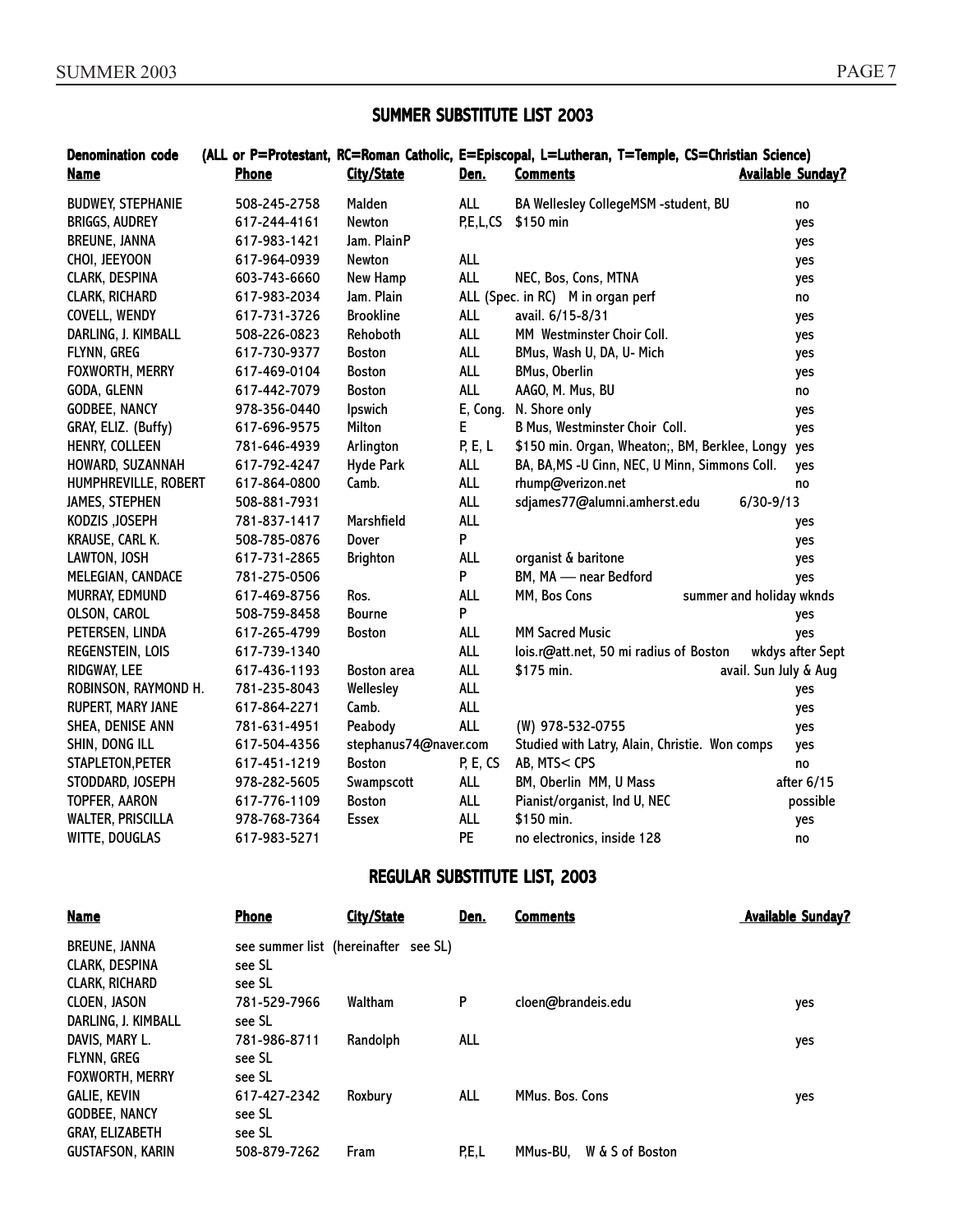#### REGULAR SUBSTITUTE LIST (continued from page 7)

| HENRY, COLLEEN            | see SL       |                |            |                                                            |  |
|---------------------------|--------------|----------------|------------|------------------------------------------------------------|--|
| <b>HERLING, EDWARD R.</b> | 978-356-2753 | <b>Ipswich</b> | P          | Ipswich area only                                          |  |
| HOWARD, SUZANNAH          | see SL       |                |            |                                                            |  |
| HUMPHREVILLE, ROBERT      | see SL       |                |            |                                                            |  |
| KRAUSE. CARL K.           | see SL       |                |            |                                                            |  |
| LAWTON, CAROLE            | 781-641-3012 | Arl            |            | ALL but T MMus, NEC 20 mi radius Boston<br>yes             |  |
| MELEGIAN, CANDACE         | see SL       |                |            |                                                            |  |
| <b>REGENSTEIN, LOIS</b>   | see SL       |                |            |                                                            |  |
| ROBINSON, RAYMOND H.      | see SL       |                |            |                                                            |  |
| <b>RUPERT, MARY JANE</b>  | see SL       |                |            |                                                            |  |
| SATERLEE, THOMAS          | 617-787-7874 |                | <b>ALL</b> | AB, BMus, Oberlin MM, NEC                                  |  |
| SHEA, DENISE              | see SL       |                |            |                                                            |  |
| SHIN, DONG ILL            | see SL       |                |            |                                                            |  |
| STAPLETON, PETER          | see SL       |                |            |                                                            |  |
| STODDARD, JOSEPH          | see SL       |                |            |                                                            |  |
| TOEPPNER, LOIS            | 978-443-8350 | Sudbury        | ALL        | Funerals, weddings, Temple, choir. Not avail T/ W PM<br>no |  |
| TOPFER, AARON             | see SL       |                |            |                                                            |  |
| <b>WALTER, PRISCILLA</b>  | see SL       |                |            |                                                            |  |
|                           |              |                |            |                                                            |  |

# **PLACEMENT SUMMER, 2003**

The date in brackets following a church's name shows when the church first requested a listing. The ratings for all listings have been adjusted for cost-of-living in the area relative to Boston. **\***Indicates church is considering work on replacement of their organ.

#### **ORGANIST/CHOIR DIRECTOR**

| Baptist        | E | Stoneham         | First Baptist Church of Stoneham          | Allen    | 6.500-9.100   |
|----------------|---|------------------|-------------------------------------------|----------|---------------|
| Congregational | D | Rochester, NH    | First Church Congregational, UCC [4/03]   | Faucher  | 11.500-13.500 |
|                | ◡ | Grafton          | Evangelical Congregational Church [12/02] | Wicks    | 15,000        |
| Episcopal      | D | Lincoln          | St. Anne's in-the-Fields [5,03] NEW       | Casavant | 20,000        |
|                | D | <b>Braintree</b> | Grace Episcopal [5,03] NEW                | Austin   | 17.00-20.000  |
|                | ◡ | Vinevard Haven   | Grace Episcopal Church [3/03]             | Rodgers  | 15,000        |

#### **ORGANIST ONLY**

| Congregational | Natick           | First Congregational Church of Natick [4/03] <b>REVISED</b> | Hook & Hastings | 8.000-12.000  |
|----------------|------------------|-------------------------------------------------------------|-----------------|---------------|
|                | Newton Highlands | Newton Highlands Congregational Church [2/03]               | Hook & Hastings | 10,000-12,000 |
| Covenant       | Waltham          | Waltham Congregational Church [1/03]                        | J. W. Wilcox    | 7.500         |
|                | Bedford, NH      | Bethany Covenant Church [2/03]                              | Allen           | 10.000-15.000 |

#### **DIRECTOR ONLY** Congregational C Westwood First Parish of Westwood (UCC) [5.03] **NEW** Rodgers 15,000-17,000 Unitarian-Universalist D Arlington First Parish Uniterian-Universalist Hook 12,000

Please note: This list is as accurate as possible as of May 15, 2003; notices for job openings received after this date will be included in the next newsletter. It is possible that some churches on this list have filled their positions but have not notified placement. A = excellent salary for job expectations; B = good salary; C = average salary; D = low salary; E = very low salary; NR = not rated.

**POSITIONS FILLED - Paul Cienniwa, Trinity Episcopal Church, Newport, RI. If you accept a position or learn that one** is filled, please email Rose Mary Gabler at **rmgabler**@aol.com.

#### **PROFESSIONAL CONCERNS PUBLICATION**

*The Work and Compensation of the Church Musician* (the Boston Chapter's 16-page "*Green Book*"), 2000 edition, is available for \$4.00 per copy, postage-paid. Please make your check payable to Boston Chapter, AGO, and send to Rose Mary Gabler, 16 Summer Street, Lexington, MA 02420.

**LISTING YOUR CHURCH ON THIS PAGE** Contact Rose Mary Gabler at rmgabler@aol.com or 781-862-6322.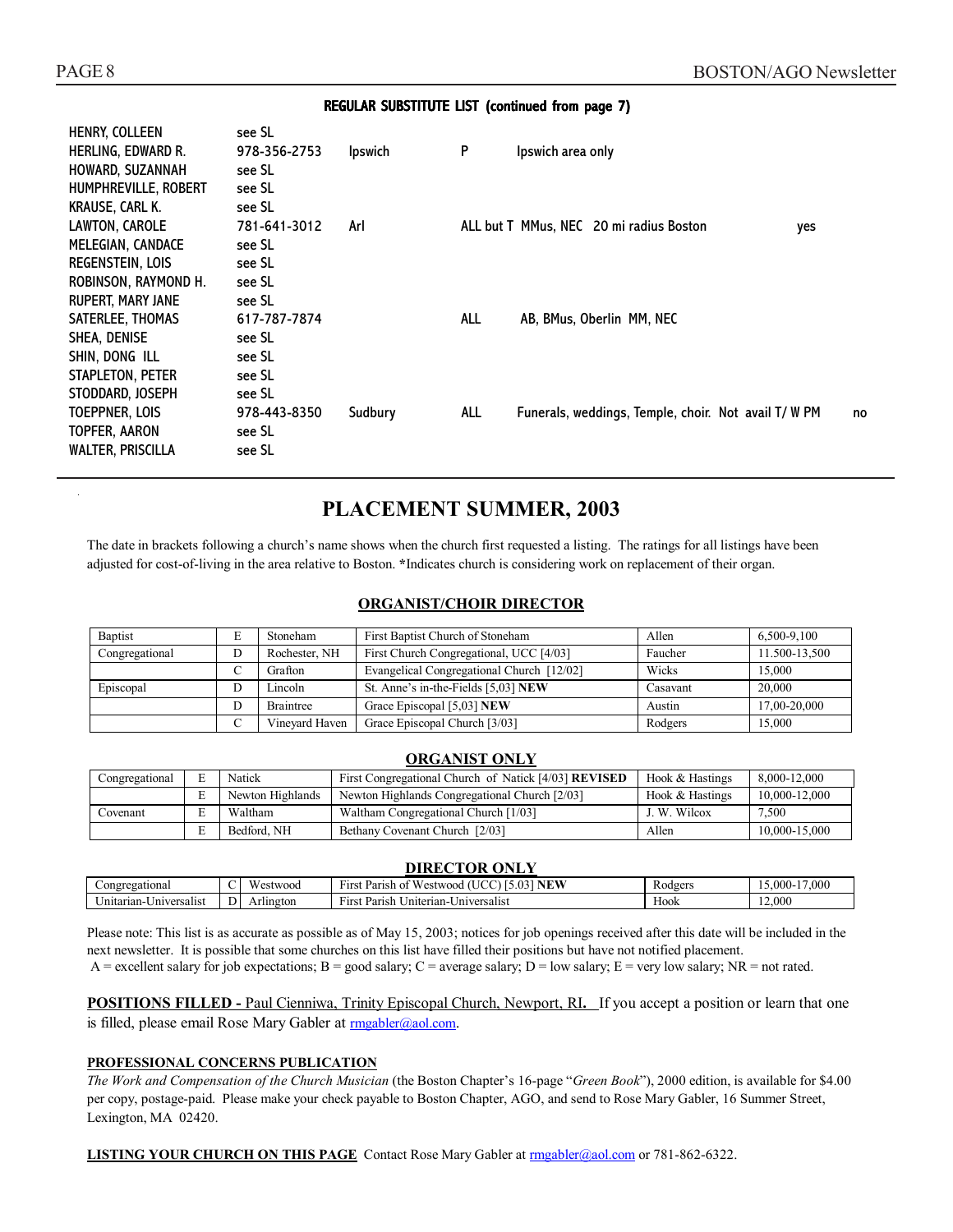# Updates to 2002-03 Membership Directory as of June 1, 2003

#### **Please add the following names:**

| DeRubeis, Victor E.                 | 67 Gilbert Rd., Weymouth, MA 02189<br>Congregational Church, E. Weymouth 781-340-1403, 617-347-1643 (cell)<br>vderubeis@yahoo.com |  |  |
|-------------------------------------|-----------------------------------------------------------------------------------------------------------------------------------|--|--|
| Goff, Candace A.                    | 39 Harvard St., Lowell, MA 01851<br>Presbyterian Church, Burlington<br>978-453-8421, 781-272-9190<br>candace.goff@usa.com         |  |  |
| Henry, Wayne M.                     | P.O. Box 36, E. Bridgewater, MA 02333-0036<br>WMarHenry@aol.com                                                                   |  |  |
| Loud, Miranda                       | 138 Spruce St., Watertown, MA 02472<br>St. Peter's Episcopal, Weston<br>miranda144@aol.com                                        |  |  |
| <b>Contact information updates:</b> |                                                                                                                                   |  |  |
| Blair, George                       | New address: Apt. T-293, 6200 1/2 Oregon Ave. NW, Washington, DC 20015                                                            |  |  |
|                                     | Bouwman-Wozencraft, Eric New position: United Methodist, Franklin, MA                                                             |  |  |
| Bruns, Jeremy S.                    | New address: 154 Cedar St., Apt 4-1, Somerville, MA 02144                                                                         |  |  |
| Humphreville, Rob                   | New e-mail: r.hump@verizon.net                                                                                                    |  |  |
| Jenner, William E.                  | New address: 140 Route 133, Winthrop, ME 04364                                                                                    |  |  |
| Roberts, Linda H.                   | New address: 1127 Center Dr., Orrington, ME 04474-3815                                                                            |  |  |
| Swist, Barbara                      | New e-mail: BarbaraSwist@comcast.net                                                                                              |  |  |
| Swist, Jim                          | New e-mail: swist@comcast.net                                                                                                     |  |  |

# Position Open for Bass Section Leader/Soloist

First Unitarian Society in West Newton is seeking a bass section leader for an experienced 20 voice volunteer choir. Schedule is September through June, with rehearsal Sundays at 9:00 am, followed by service at 10:15, plus a Wednesday evening rehearsal once per month. Flexible schedule - one Sunday per month excused.

Qualifications include a competent voice and leadership, sight-singing skills, and choral singing experience. Solo capability is welcome.

Repertoire is varied from Renaissance to contemporary, a cappella and foreign languages when appropriate, and includes major choral works.

Compensation \$75 per Sunday.

Contact Roberta Humez as soon as possible at 508-653- 1092 or music@fusn.org. Audition will include singing at a June Sunday service for a fee.

# First Unitarian Society in Newton Rte 16, West Newton Square